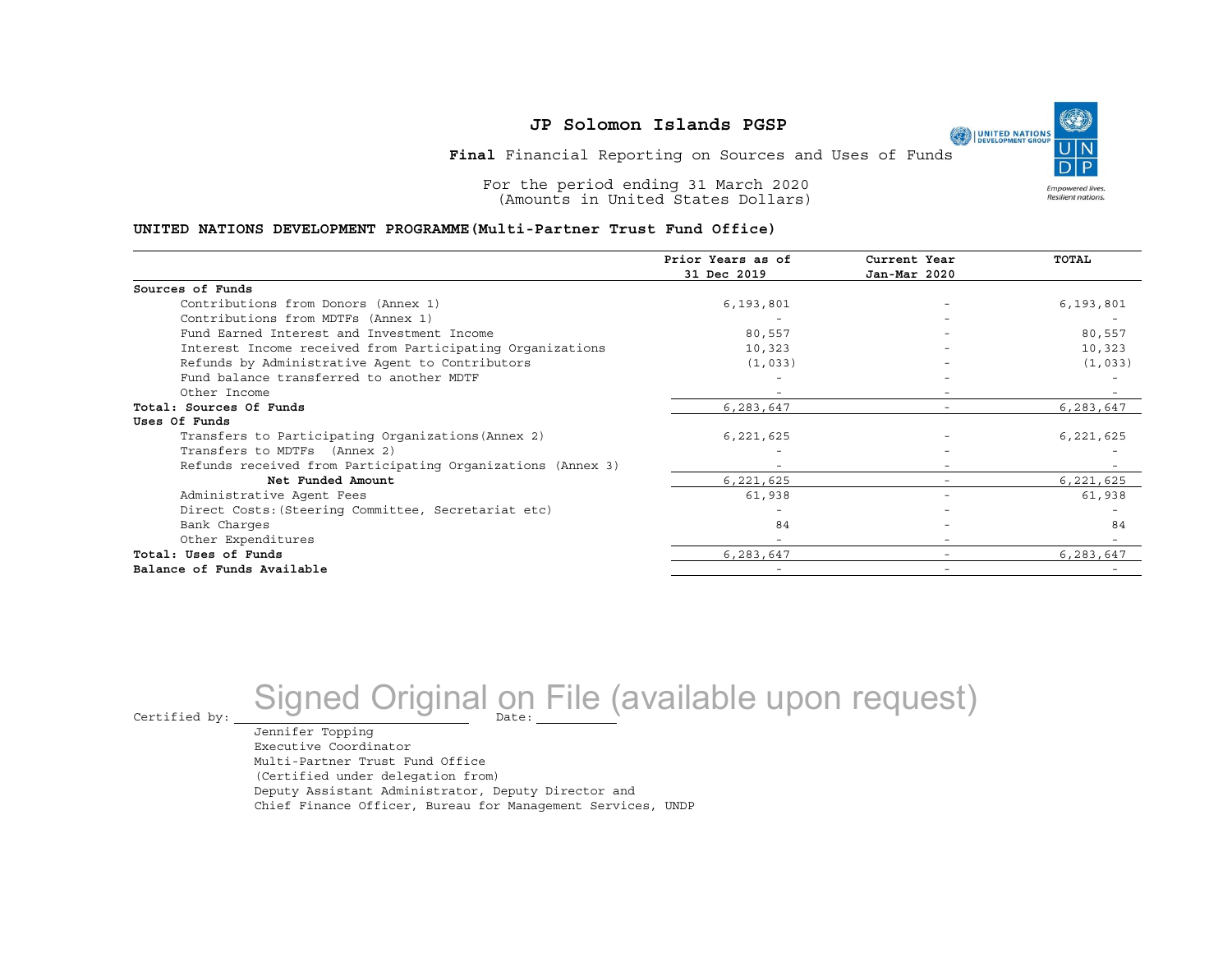**Final** Financial Reporting on Sources and Uses of Funds

For the period ending 31 March 2020 (Amounts in United States Dollars)

#### **UNITED NATIONS DEVELOPMENT PROGRAMME(Multi-Partner Trust Fund Office)**

**Annex - 1: Contributions**

|                                | Prior Years as of | Current Year | TOTAL       |
|--------------------------------|-------------------|--------------|-------------|
|                                | 31 Dec 2019       | Jan-Mar 2020 |             |
| From Contributors              |                   |              |             |
| Australian Agency for Int'l De | 6,193,801         |              | 6,193,801   |
| Total: Contributions           | 6, 193, 801       | $-$          | 6, 193, 801 |

## Signed Original on File (available upon request)

UNITED NATIONS **Empowered lives** Resilient nations.

(O)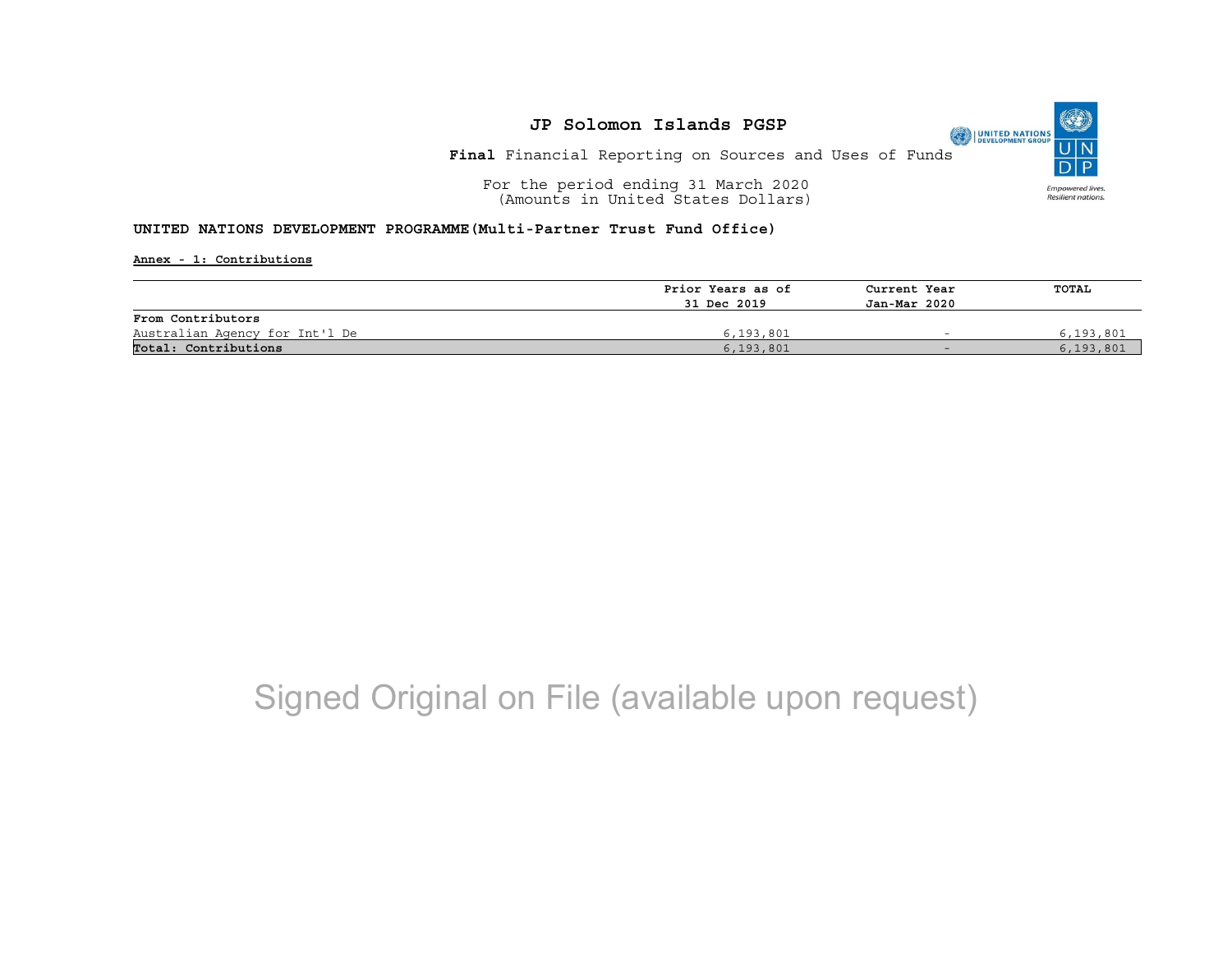**Final** Financial Reporting on Sources and Uses of Funds

For the period ending 31 March 2020 (Amounts in United States Dollars)

#### **UNITED NATIONS DEVELOPMENT PROGRAMME(Multi-Partner Trust Fund Office)**

**Annex - 2: Transfers**

|                                | Prior Years as of | Current Year             | TOTAL     |
|--------------------------------|-------------------|--------------------------|-----------|
|                                | 31 Dec 2019       | Jan-Mar 2020             |           |
| To Participating Organizations |                   |                          |           |
| UNCDF                          | 4,728,435         | $\overline{\phantom{0}}$ | 4,728,435 |
| UNDP                           | 1,493,190         | $\overline{\phantom{0}}$ | 1,493,190 |
|                                |                   |                          |           |
| Total Transfers                | 6,221,625         | $-$                      | 6,221,625 |

## Signed Original on File (available upon request)

(O UNITED NATIONS Empowered lives. Resilient nations.